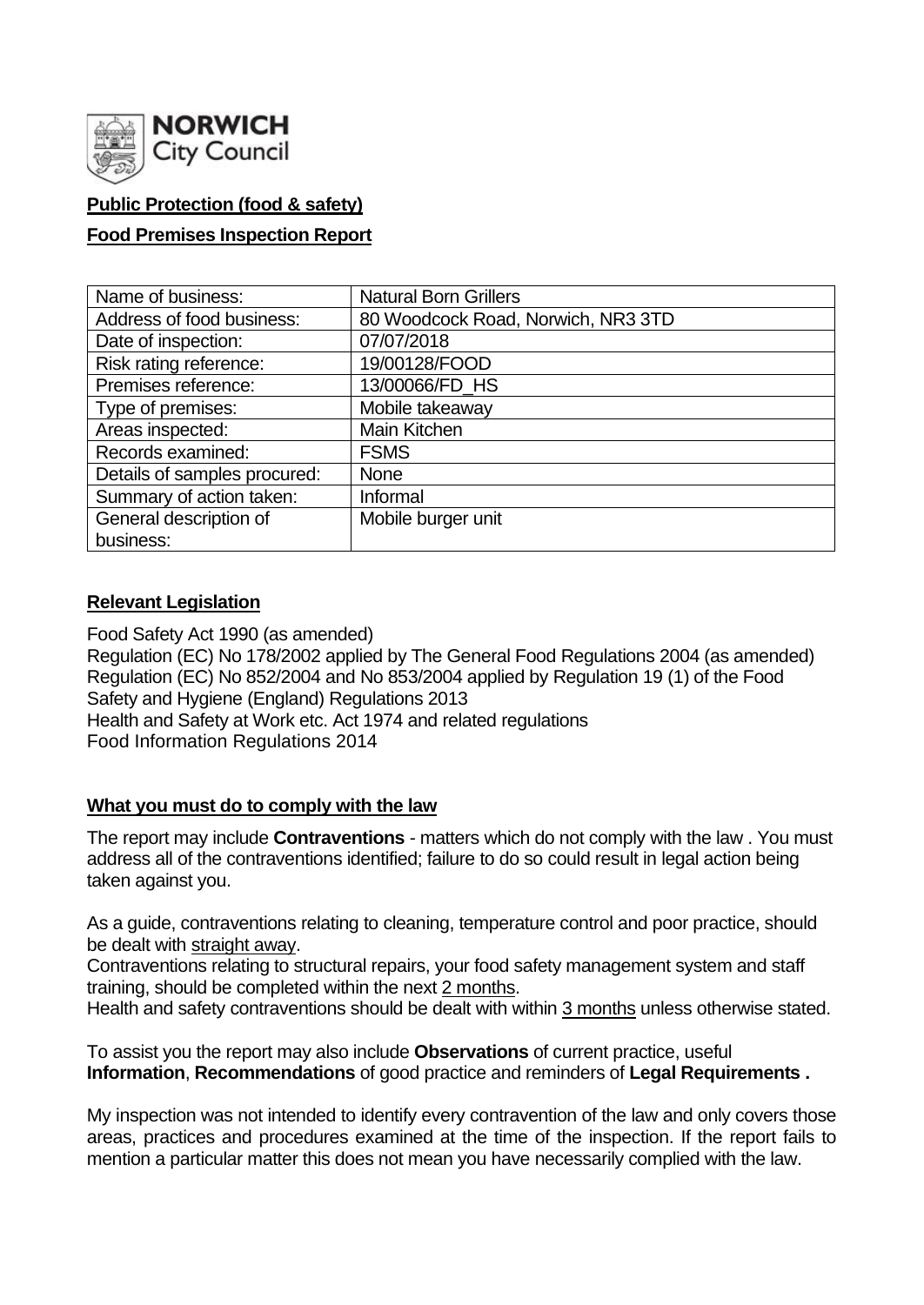# **FOOD SAFETY**

### **How we calculate your Food Hygiene Rating:**

The food safety section has been divided into the three areas which you are scored against for the hygiene rating: 1. food hygiene and safety procedures, 2. structural requirements and 3. confidence in management/control procedures. Each section begins with a summary of what was observed and the score you have been given. Details of how these scores combine to produce your overall food hygiene rating are shown in the table.

| <b>Compliance Area</b>                     |          |    |           | <b>You Score</b> |           |    |           |    |                |  |
|--------------------------------------------|----------|----|-----------|------------------|-----------|----|-----------|----|----------------|--|
| <b>Food Hygiene and Safety</b>             |          |    |           | 0                | 5.        | 10 | 15        | 20 | 25             |  |
| <b>Structure and Cleaning</b>              |          |    | $\bf{0}$  | 5.               | 10        | 15 | 20        | 25 |                |  |
| Confidence in management & control systems |          |    | $\bf{0}$  | 5.               | 10        | 15 | 20        | 30 |                |  |
|                                            |          |    |           |                  |           |    |           |    |                |  |
| <b>Your Total score</b>                    | $0 - 15$ | 20 | $25 - 30$ |                  | $35 - 40$ |    | $45 - 50$ |    | > 50           |  |
| <b>Your Worst score</b>                    | 5        | 10 | 10        |                  | 15        |    | 20        |    |                |  |
|                                            |          |    |           |                  |           |    |           |    |                |  |
| <b>Your Rating is</b>                      | 5        | 4  |           | 3                | 2         |    |           |    | $\overline{0}$ |  |

Your Food Hygiene Rating is 5 - a very good standard

000005

**1.**

# **Food Hygiene and Safety**

Food Hygiene standards are excellent. You demonstrated full compliance with legal requirements. You have safe food handling practices and procedures and all the necessary control measures to prevent cross-contamination are in place. **(Score 0)**

#### Personal Hygiene

**Observation** I was pleased to see that standards of personal hygiene were high.

### Temperature Control

**Observation** I was pleased to see you were able to limit bacterial growth and/or survival by applying appropriate temperature controls at points critical to food safety and that you were monitoring temperatures.

### **2. Structure and Cleaning**

The structure facilities and standard of cleaning and maintenance are all excellent and you demonstrated full compliance with the law. There is evidence of effective pest control and